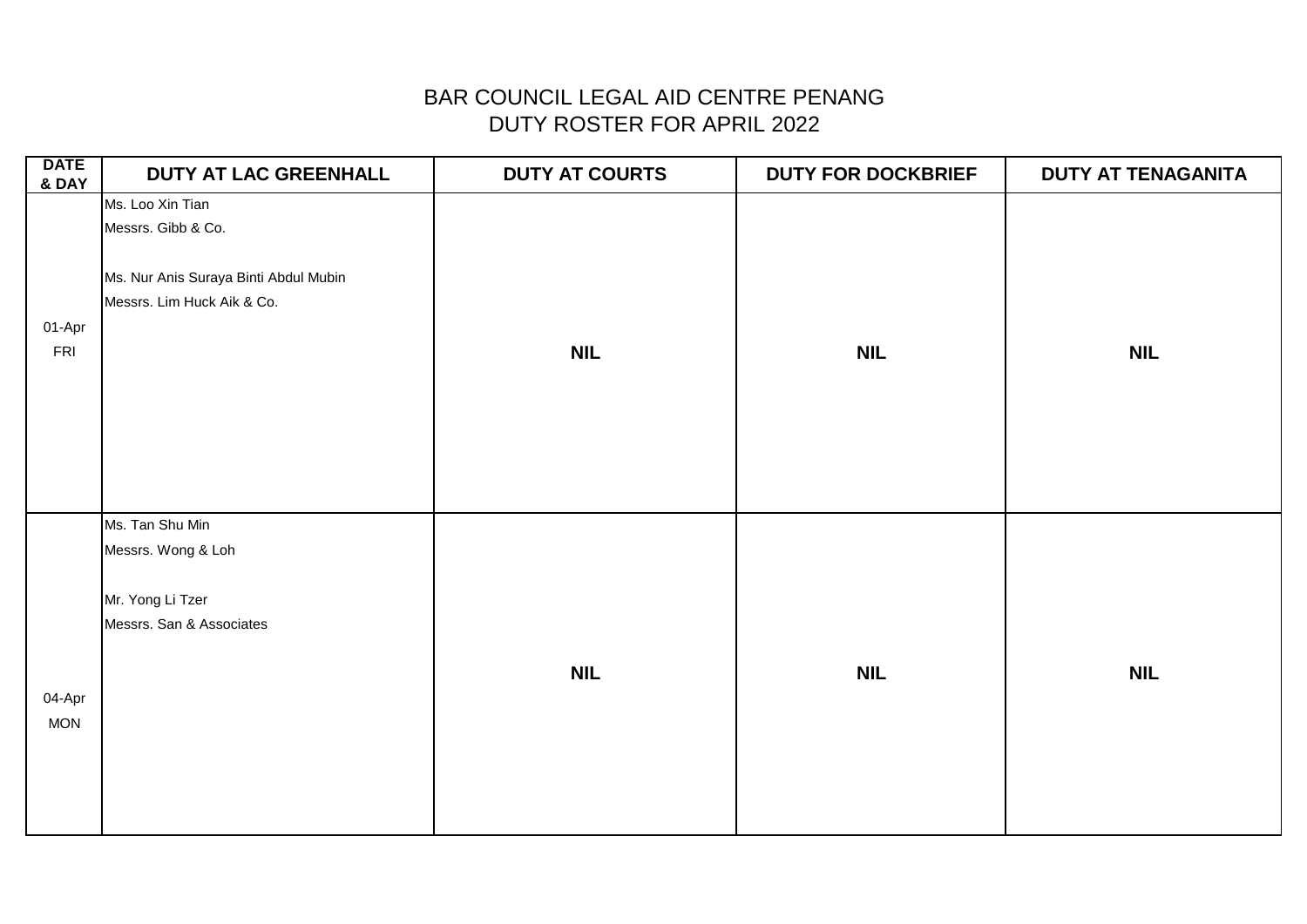| <b>DATE</b><br>& DAY | DUTY AT LAC GREENHALL                                                                                              | <b>DUTY AT COURTS</b>                                                 | <b>DUTY FOR DOCKBRIEF</b> | <b>DUTY AT TENAGANITA</b> |
|----------------------|--------------------------------------------------------------------------------------------------------------------|-----------------------------------------------------------------------|---------------------------|---------------------------|
| 05-Apr<br><b>TUE</b> | Ms. Nurjannah Binti Che Ali<br>Messrs. Aswar, Simon & Azhar<br>Ms. Cheong Yu Theng<br>Messrs. Aswar, Simon & Azhar | <b>NIL</b>                                                            | <b>NIL</b>                | <b>NIL</b>                |
| 06-Apr<br>WED        | Ms. Tan Jing Xuan<br>Messrs. Kek Ooi & Lee Hong<br>Mr. Christopher Soe Yi Lee<br>Messrs. Lim Kean Siew & Co        | <b>MAH MAJ BUKIT MERTAJAM</b><br><b>COURT (9AM-1PM)</b><br><b>NIL</b> | <b>NIL</b>                | <b>NIL</b>                |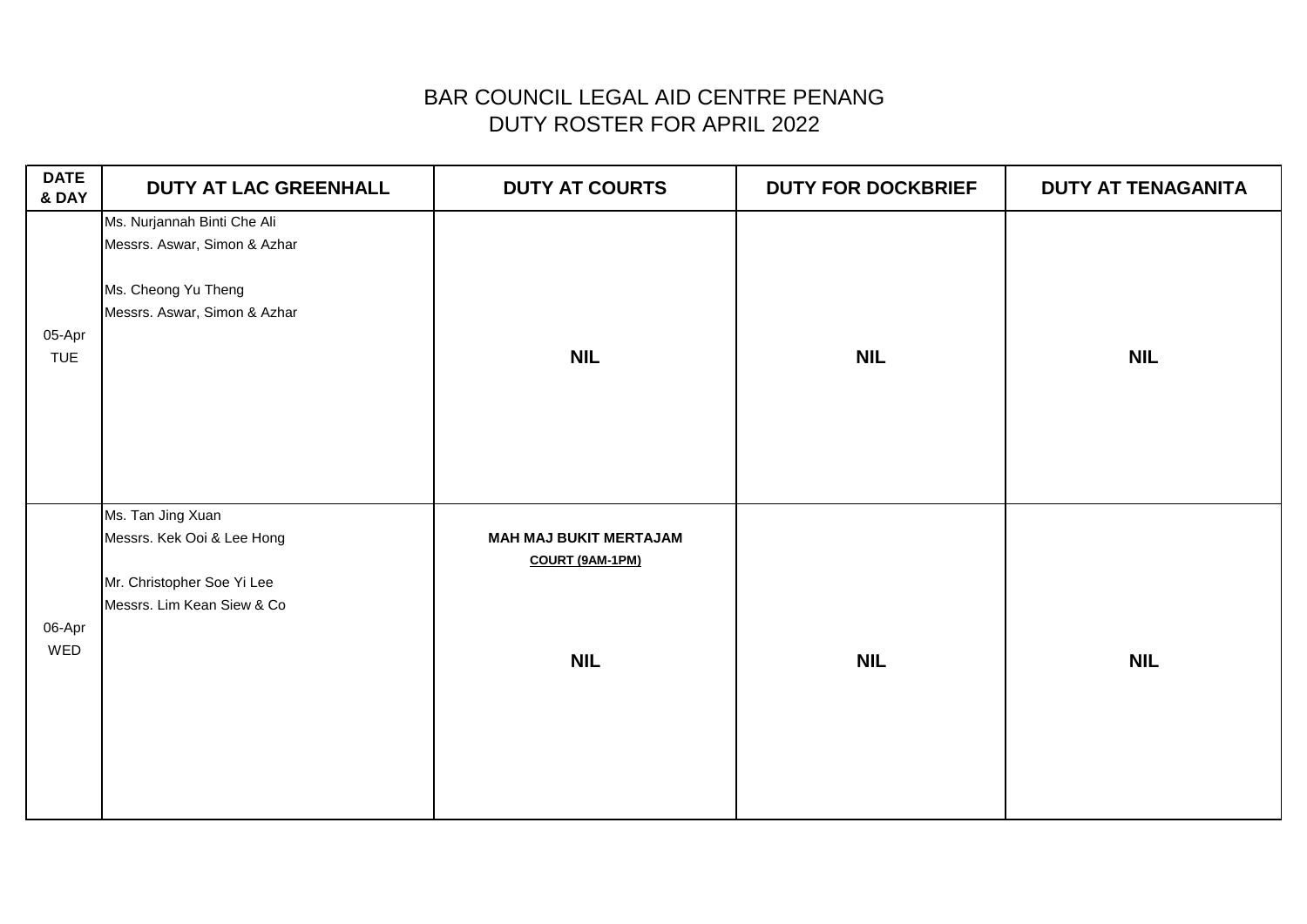| <b>DATE</b><br>& DAY | DUTY AT LAC GREENHALL                                                                                                 | <b>DUTY AT COURTS</b> | <b>DUTY FOR DOCKBRIEF</b> | DUTY AT TENAGANITA |
|----------------------|-----------------------------------------------------------------------------------------------------------------------|-----------------------|---------------------------|--------------------|
| 07-Apr<br>THU        | Ms. Nur Syazlyana Binti Azlan<br>Messrs. Ram Reza & Muhammad<br>Ms. Chenny Lew<br>Messrs. Choy & Associates           | <b>NIL</b>            | <b>NIL</b>                | <b>NIL</b>         |
| 08-Apr<br>FRI        | Mr. Eugene Yeap Zhe Jian<br>Messrs. Wong & Loh<br>Ms. Nur Anis Suraya Binti Abdul Mubin<br>Messrs. Lim Huck Aik & Co. | <b>NIL</b>            | <b>NIL</b>                | <b>NIL</b>         |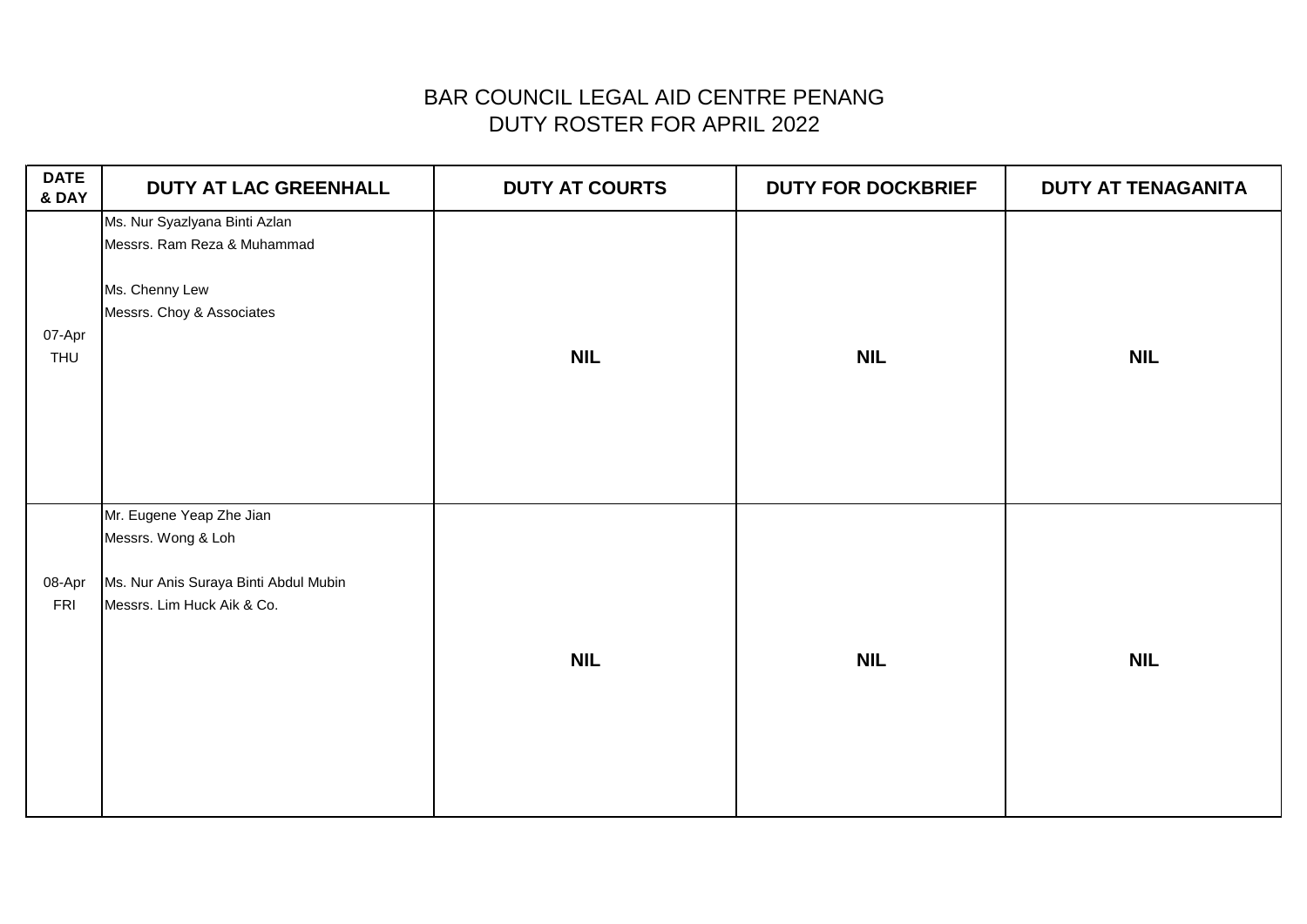| <b>DATE</b><br>& DAY | <b>DUTY AT LAC GREENHALL</b>                                                                                              | <b>DUTY AT COURTS</b> | <b>DUTY FOR DOCKBRIEF</b> | <b>DUTY AT TENAGANITA</b> |
|----------------------|---------------------------------------------------------------------------------------------------------------------------|-----------------------|---------------------------|---------------------------|
| 11-Apr<br><b>MON</b> | Ms. Cheng Jing Vern<br>Messrs. Cheong Wai Meng & Buerle<br>Ms. Izana Zafirah Binti Ismadi<br>Messrs. Agusti Ismadi & Karu | <b>NIL</b>            | <b>NIL</b>                | <b>NIL</b>                |
| 12-Apr<br><b>TUE</b> | Ms. Nurjannah Binti Che Ali<br>Messrs. Aswar, Simon & Azhar<br>Mr. Yong Li Tzer<br>Messrs. San & Associates               | <b>NIL</b>            | <b>NIL</b>                | <b>NIL</b>                |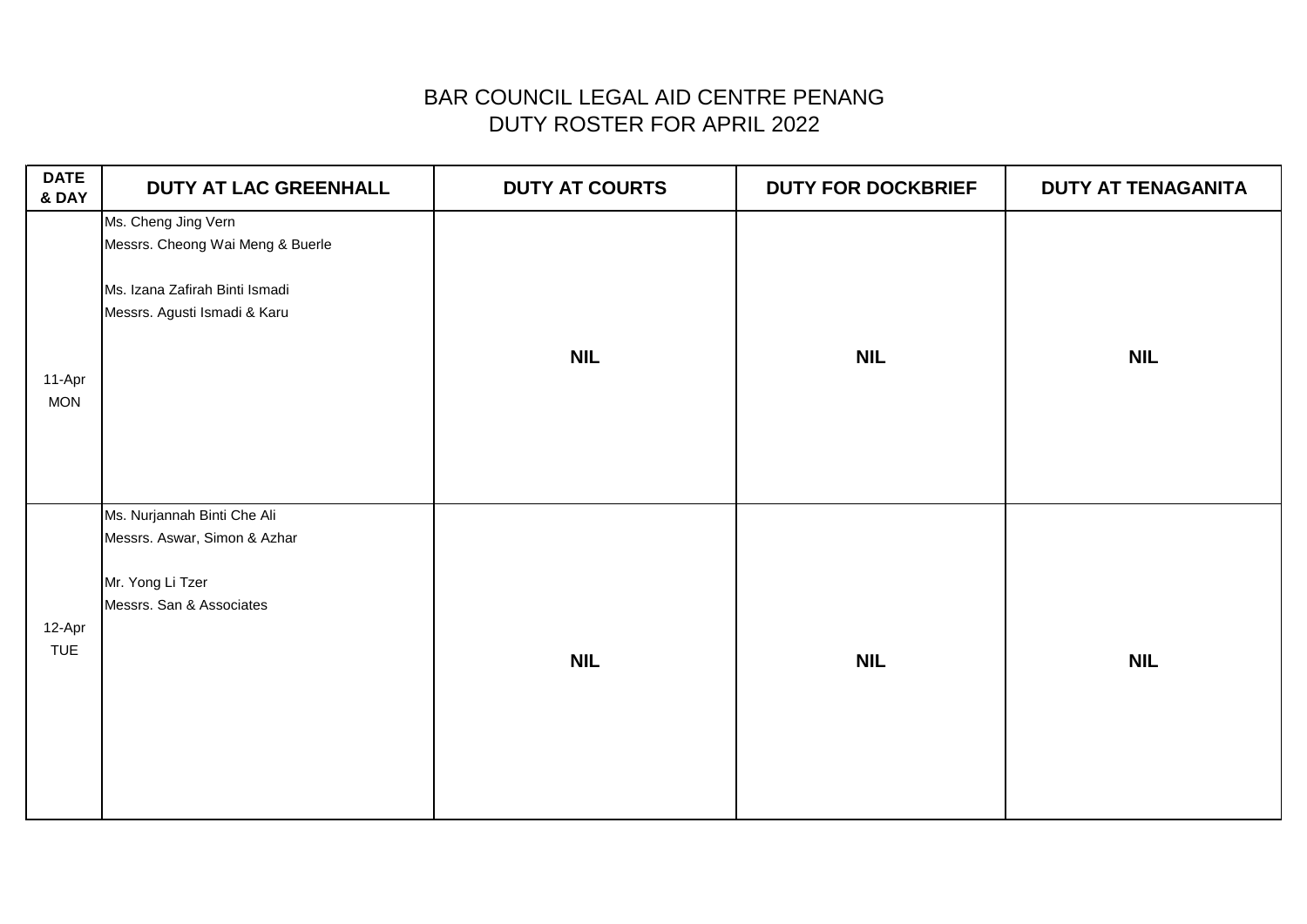| <b>DATE</b><br>& DAY | <b>DUTY AT LAC GREENHALL</b>                                                                                                    | <b>DUTY AT COURTS</b>                  | <b>DUTY FOR DOCKBRIEF</b> | <b>DUTY AT TENAGANITA</b> |
|----------------------|---------------------------------------------------------------------------------------------------------------------------------|----------------------------------------|---------------------------|---------------------------|
|                      | Ms. Nur Anis Suraya Binti Abdul Mubin<br>Messrs. Lim Huck Aik & Co.<br>Mr. Christopher Soe Yi Lee<br>Messrs. Lim Kean Siew & Co | <b>MAH MAJ JAWI</b><br>COURT (9AM-1PM) |                           |                           |
| 13-Apr<br>WED        |                                                                                                                                 | <b>NIL</b>                             | <b>NIL</b>                | <b>NIL</b>                |
| 14-Apr<br>THU        | Ms. Cheong Yu Theng<br>Messrs. Aswar, Simon & Azhar<br>Mr. Isaac Stephen Huang<br>Messrs. Peter Huang & Richard                 | <b>NIL</b>                             | <b>NIL</b>                | <b>NIL</b>                |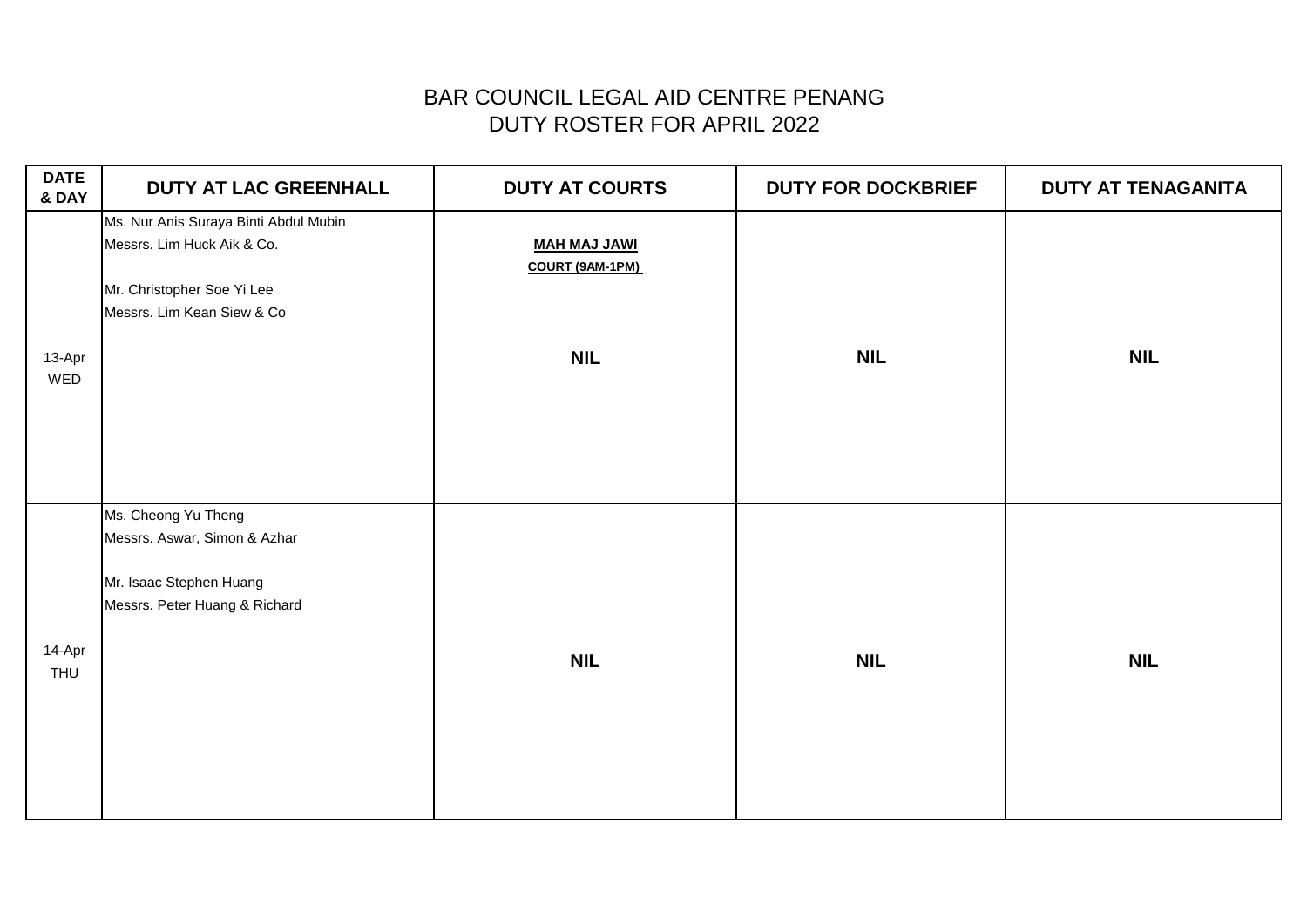| <b>DATE</b><br>& DAY | DUTY AT LAC GREENHALL                       | <b>DUTY AT COURTS</b> | <b>DUTY FOR DOCKBRIEF</b> | <b>DUTY AT TENAGANITA</b> |
|----------------------|---------------------------------------------|-----------------------|---------------------------|---------------------------|
|                      | Ms. Loo Xin Tian                            |                       |                           |                           |
|                      | Messrs. Gibb & Co.                          |                       |                           |                           |
|                      | Ms. Ooi Yeok Xin                            |                       |                           |                           |
|                      | Messrs. Khaw Seng Chuan & Jeffrey Peh       |                       |                           |                           |
| 15-Apr<br>FRI        |                                             | <b>NIL</b>            | <b>NIL</b>                | <b>NIL</b>                |
|                      | Ms. Tan Shu Min                             |                       |                           |                           |
|                      | Messrs. Wong & Loh                          |                       |                           |                           |
| 18-Apr<br><b>MON</b> | Ms. Chenny Lew<br>Messrs. Choy & Associates | <b>NIL</b>            | <b>NIL</b>                | <b>NIL</b>                |
|                      |                                             |                       |                           |                           |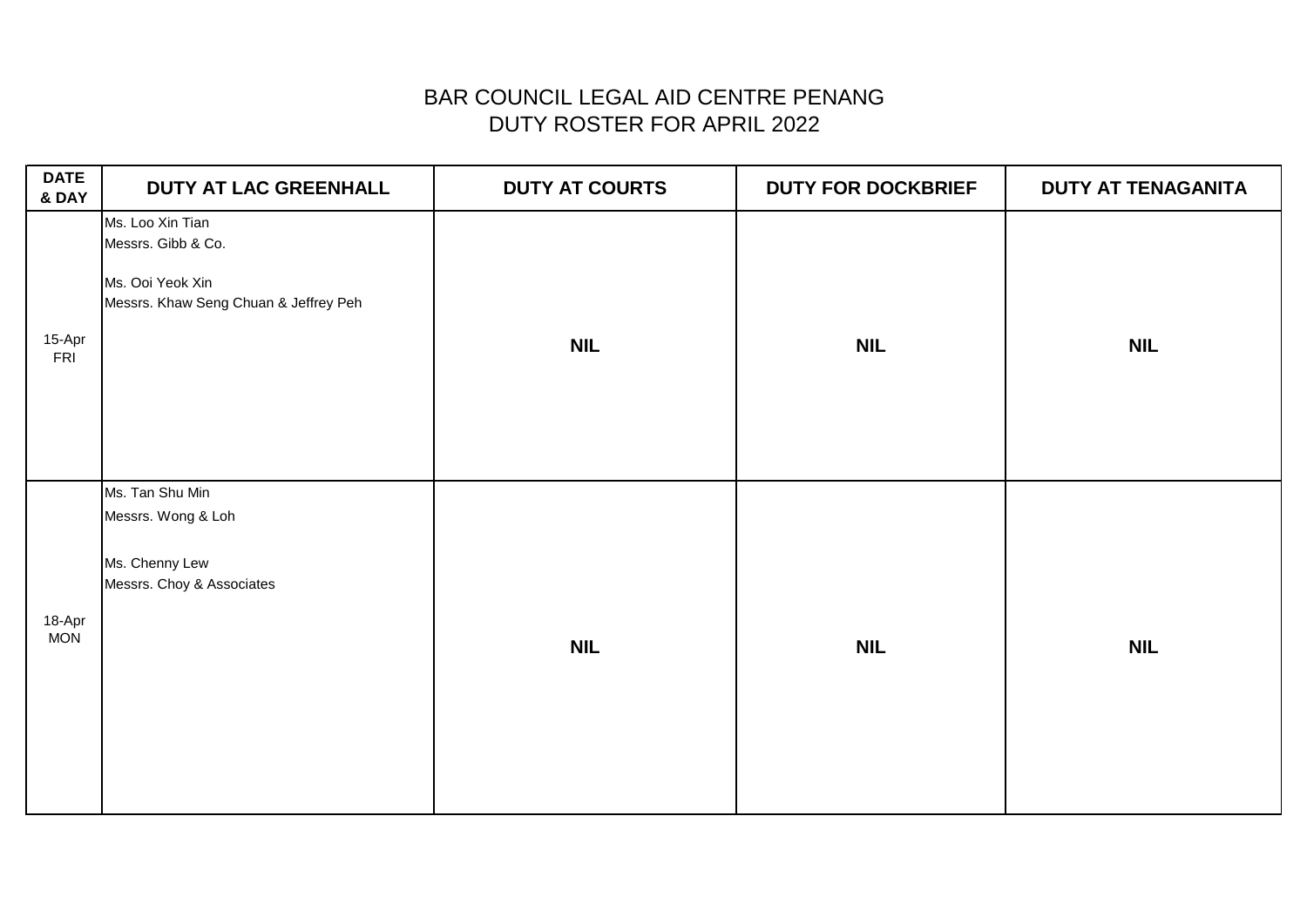| <b>DATE</b><br>& DAY | DUTY AT LAC GREENHALL                                                                     | <b>DUTY AT COURTS</b>                                       | <b>DUTY FOR DOCKBRIEF</b> | <b>DUTY AT TENAGANITA</b> |  |
|----------------------|-------------------------------------------------------------------------------------------|-------------------------------------------------------------|---------------------------|---------------------------|--|
| 19-Apr<br><b>TUE</b> | PUBLIC HOLIDAY - HARI NUZUL AL-QURAN                                                      |                                                             |                           |                           |  |
| 20-Apr<br>WED        | Ms. Tan Jing Xuan<br>Messrs. Kek Ooi & Lee Hong<br>Ms. Loo Xin Tian<br>Messrs. Gibb & Co. | <b>MAH MAJ BUTTERWORTH</b><br>COURT (9AM-1PM)<br><b>NIL</b> | <b>NIL</b>                | <b>NIL</b>                |  |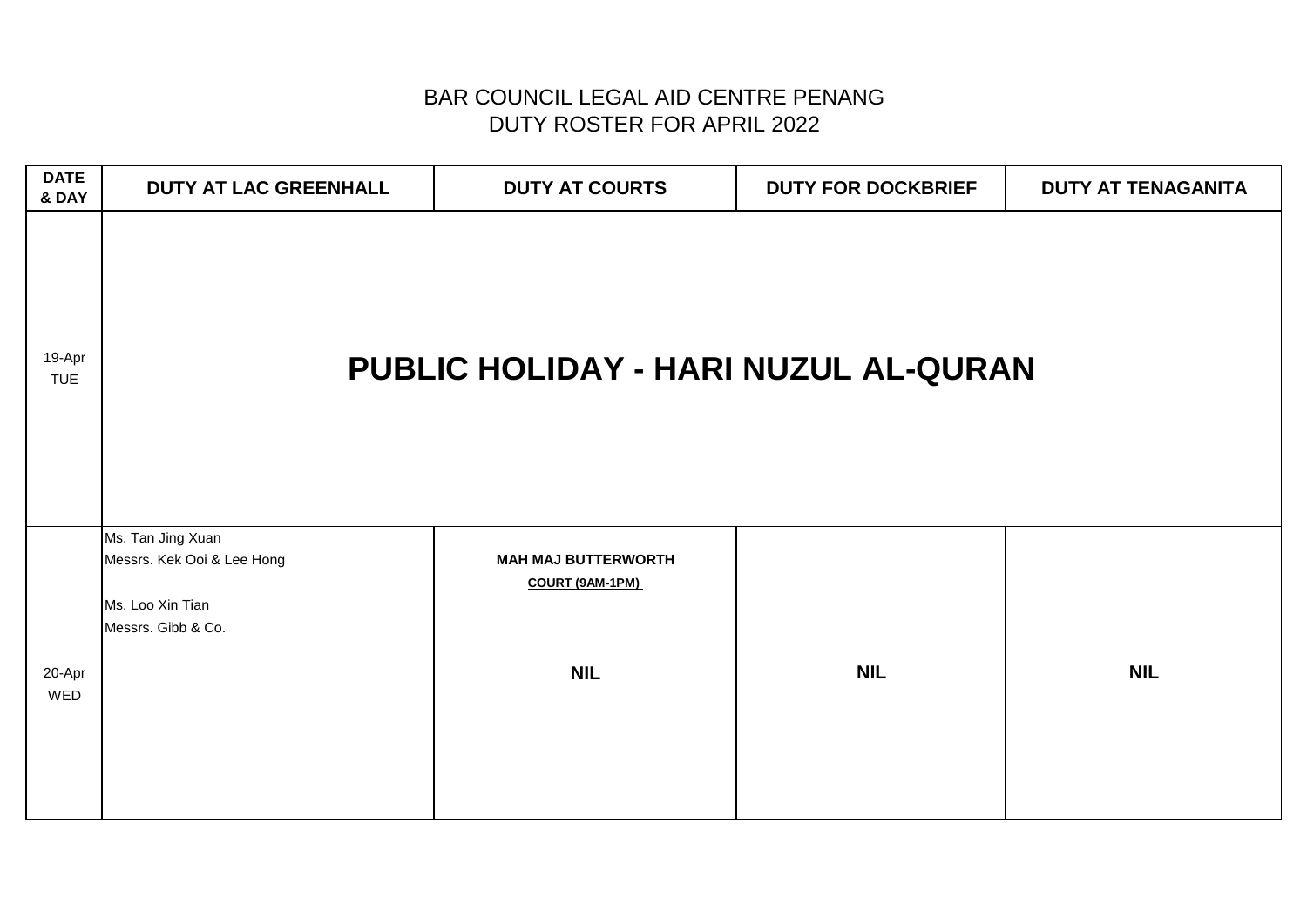| <b>DATE</b><br>& DAY | DUTY AT LAC GREENHALL                                                                                            | <b>DUTY AT COURTS</b> | <b>DUTY FOR DOCKBRIEF</b> | <b>DUTY AT TENAGANITA</b> |
|----------------------|------------------------------------------------------------------------------------------------------------------|-----------------------|---------------------------|---------------------------|
| 21-Apr<br><b>THU</b> | Ms. Nur Syazlyana Binti Azlan<br>Messrs. Ram Reza & Muhammad<br>Mr. Yong Li Tzer<br>Messrs. San & Associates     | <b>NIL</b>            | <b>NIL</b>                | <b>NIL</b>                |
| 22-Apr<br>FRI        | Mr. Eugene Yeap Zhe Jian<br>Messrs. Wong & Loh<br>Ms. Izana Zafirah Binti Ismadi<br>Messrs. Agusti Ismadi & Karu | <b>NIL</b>            | <b>NIL</b>                | <b>NIL</b>                |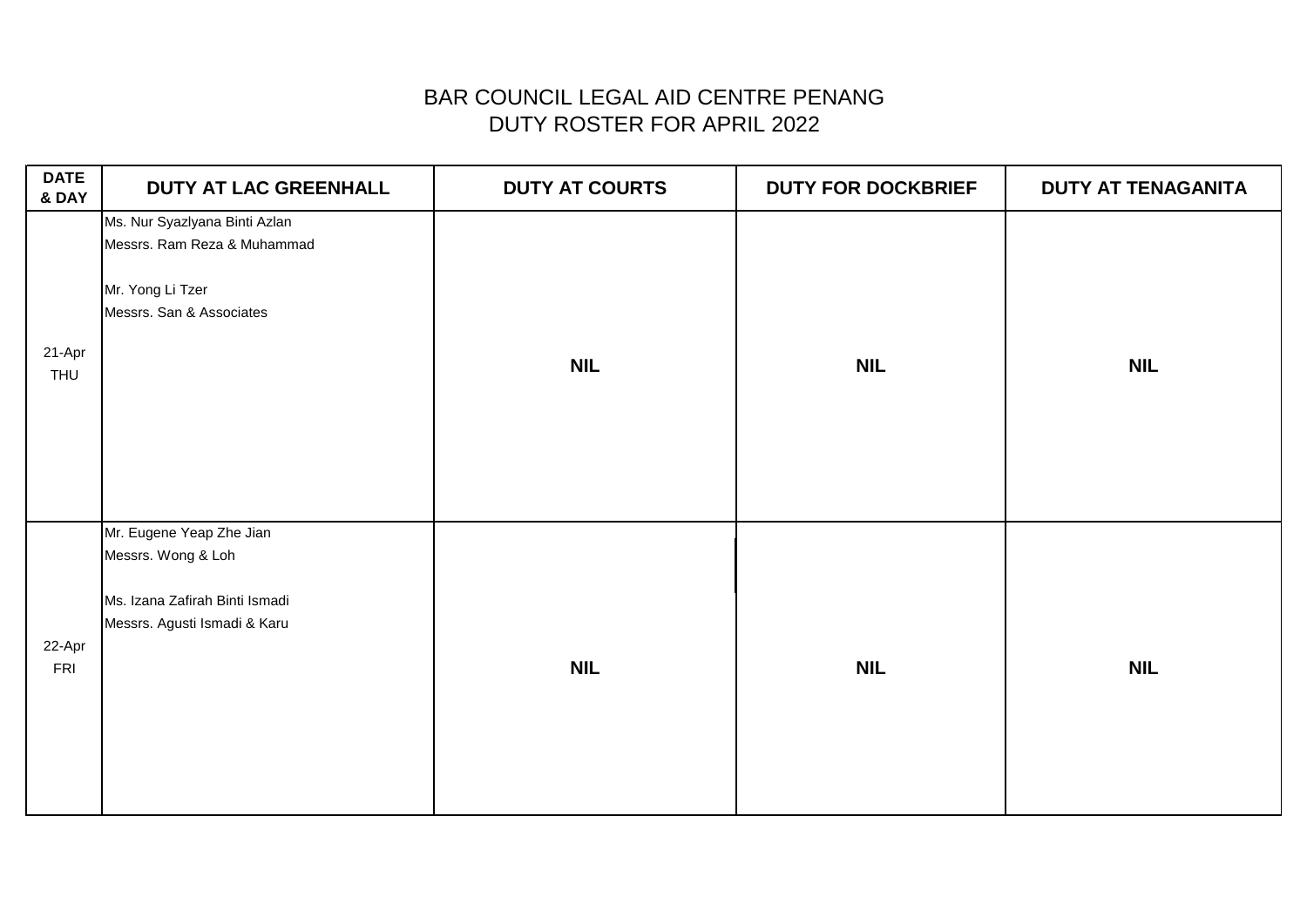| <b>DATE</b><br>& DAY | <b>DUTY AT LAC GREENHALL</b>                                                                                            | <b>DUTY AT COURTS</b> | <b>DUTY FOR DOCKBRIEF</b> | DUTY AT TENAGANITA |
|----------------------|-------------------------------------------------------------------------------------------------------------------------|-----------------------|---------------------------|--------------------|
| 25-Apr<br><b>MON</b> | Ms. Cheng Jing Vern<br>Messrs. Cheong Wai Meng & Buerle<br>Mr. Christopher Soe Yi Lee<br>Messrs. Lim Kean Siew & Co     | <b>NIL</b>            | <b>NIL</b>                | <b>NIL</b>         |
| 26-Apr<br><b>TUE</b> | Mr. Isaac Stephen Huang<br>Messrs. Peter Huang & Richard<br>Ms. Nurjannah Binti Che Ali<br>Messrs. Aswar, Simon & Azhar | <b>NIL</b>            | <b>NIL</b>                | <b>NIL</b>         |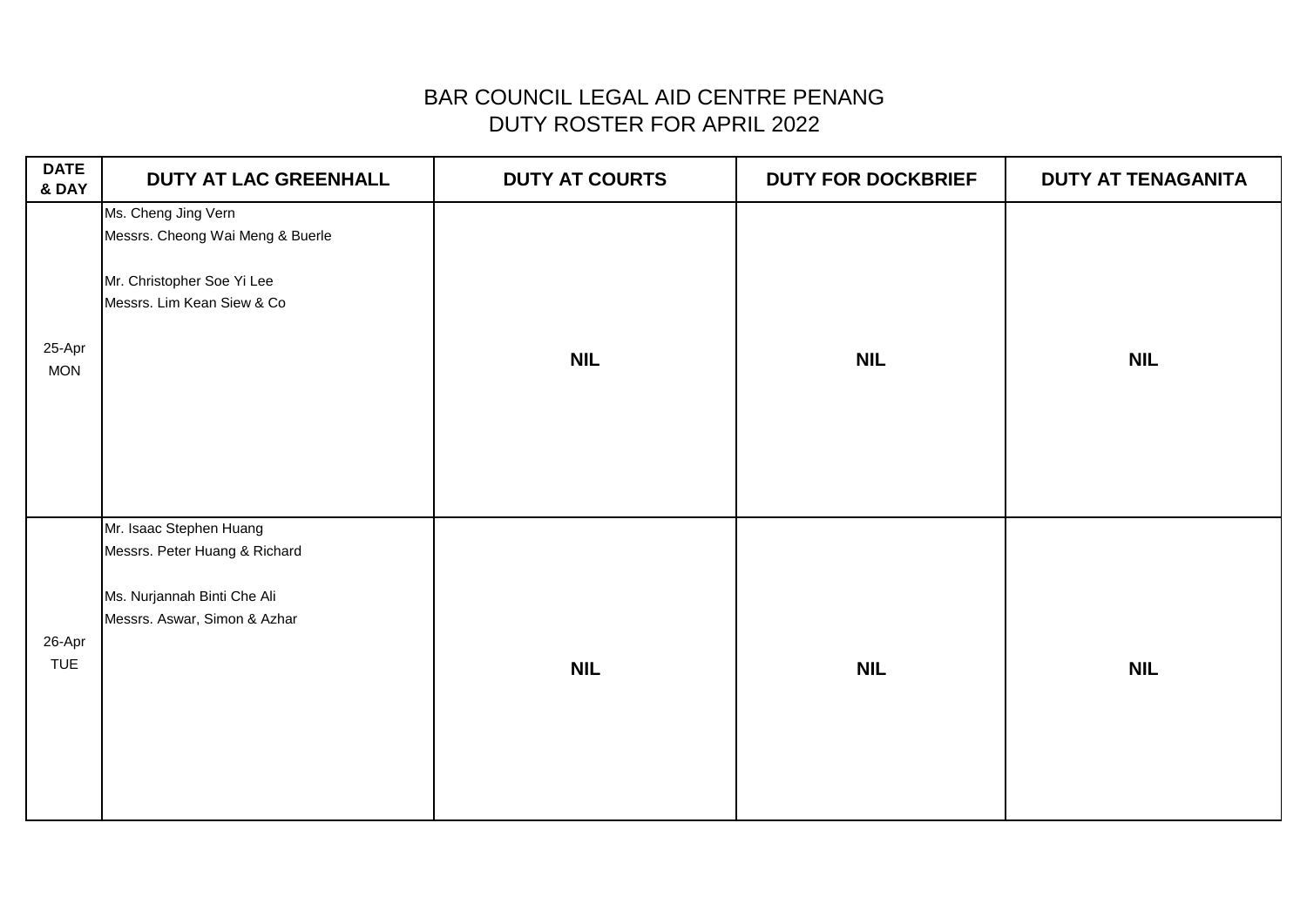| <b>DATE</b><br>& DAY | DUTY AT LAC GREENHALL                                                                              | <b>DUTY AT COURTS</b>                         | <b>DUTY FOR DOCKBRIEF</b> | DUTY AT TENAGANITA |
|----------------------|----------------------------------------------------------------------------------------------------|-----------------------------------------------|---------------------------|--------------------|
|                      | Ms. Ooi Yeok Xin<br>Messrs. Khaw Seng Chuan & Jeffrey Peh<br>Ms. Tan Shu Min<br>Messrs. Wong & Loh | <b>MAH MAJ BALIK PULAU</b><br>COURT (9AM-1PM) |                           |                    |
| 27-Apr<br>WED        |                                                                                                    | <b>NIL</b>                                    | <b>NIL</b>                | <b>NIL</b>         |
| 28-Apr<br>THU        | Ms. Chenny Lew<br>Messrs. Choy & Associates<br>Mr. Yong Li Tzer<br>Messrs. San & Associates        | <b>NIL</b>                                    | <b>NIL</b>                | <b>NIL</b>         |